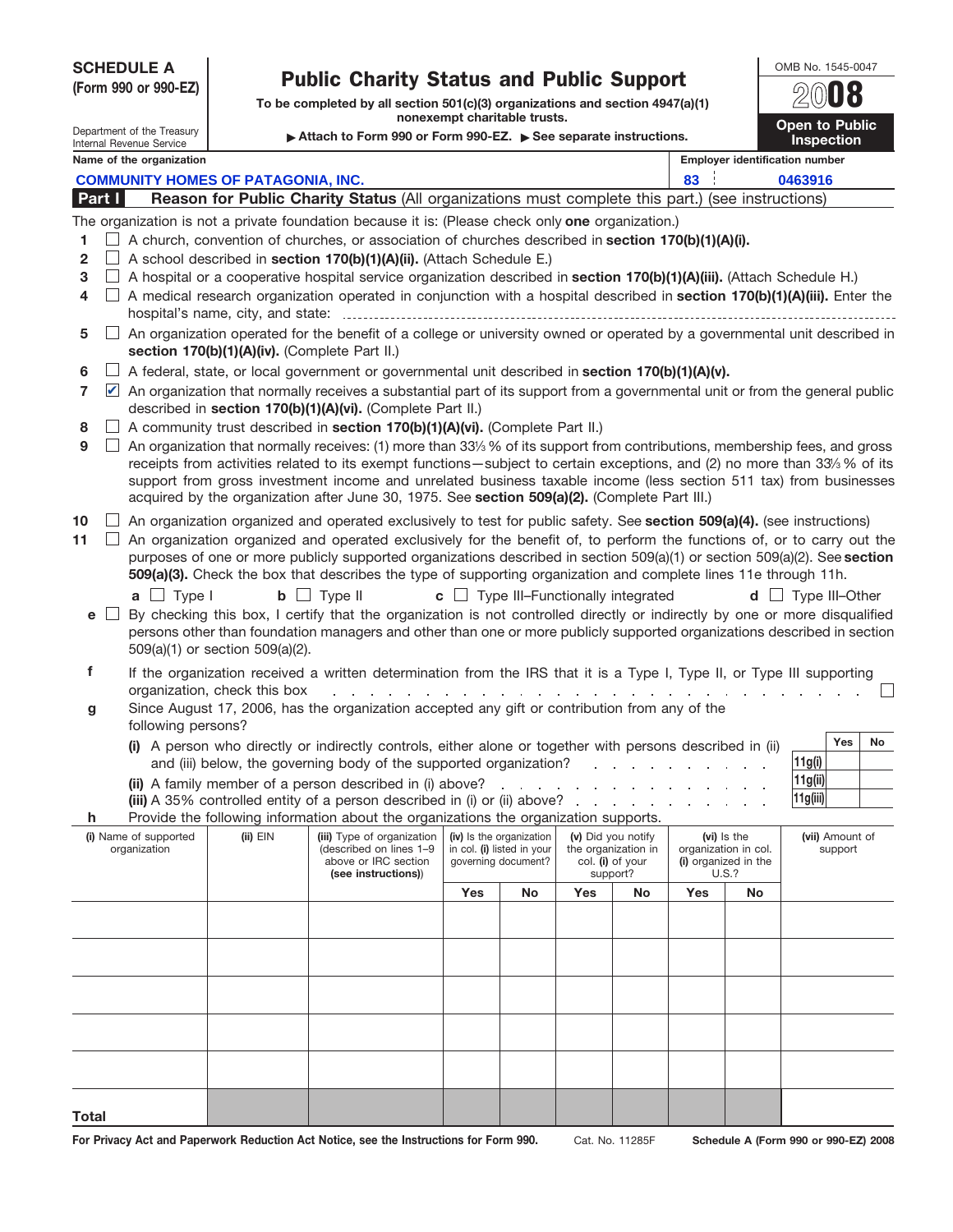| Part II      | Support Schedule for Organizations Described in Sections 170(b)(1)(A)(iv) and 170(b)(1)(A)(vi)<br>(Complete only if you checked the box on line 5, 7, or 8 of Part I.)                                                                                                                                                                                                                                                                                                                  |          |                                                                                     |                                   |            |          |          |                       |  |
|--------------|-----------------------------------------------------------------------------------------------------------------------------------------------------------------------------------------------------------------------------------------------------------------------------------------------------------------------------------------------------------------------------------------------------------------------------------------------------------------------------------------|----------|-------------------------------------------------------------------------------------|-----------------------------------|------------|----------|----------|-----------------------|--|
|              | <b>Section A. Public Support</b>                                                                                                                                                                                                                                                                                                                                                                                                                                                        |          |                                                                                     |                                   |            |          |          |                       |  |
|              | Calendar year (or fiscal year beginning in) >                                                                                                                                                                                                                                                                                                                                                                                                                                           | (a) 2004 | (b) 2005                                                                            | (c) 2006                          | $(d)$ 2007 | (e) 2008 |          | (f) Total             |  |
| 1            | Gifts, grants, contributions, and<br>membership fees received. (Do not<br>include any "unusual grants.")                                                                                                                                                                                                                                                                                                                                                                                |          |                                                                                     |                                   | 5225       |          | 24657    | 29882                 |  |
| $\mathbf{2}$ | Tax revenues levied for the organization's<br>benefit and either paid to or expended on<br>its behalf                                                                                                                                                                                                                                                                                                                                                                                   |          |                                                                                     |                                   | $\bf{0}$   |          | $\bf{0}$ | $\mathbf 0$           |  |
| 3            | The value of services or facilities<br>furnished by a governmental unit to the<br>organization without charge<br><b>Service State</b>                                                                                                                                                                                                                                                                                                                                                   |          |                                                                                     |                                   | 25         | 50       |          | 75                    |  |
| 4            | <b>Total.</b> Add lines 1-3<br>and the state of the state of                                                                                                                                                                                                                                                                                                                                                                                                                            |          |                                                                                     |                                   | 5250       |          | 24707    | 29957                 |  |
| 5<br>6       | The portion of total contributions by each<br>person (other than a governmental unit or<br>publicly supported organization) included<br>on line 1 that exceeds 2% of the amount<br>shown on line 11, column (f)<br>Public support. Subtract line 5 from line 4.                                                                                                                                                                                                                         |          |                                                                                     |                                   |            |          |          | 17350<br>12937        |  |
|              | <b>Section B. Total Support</b>                                                                                                                                                                                                                                                                                                                                                                                                                                                         |          |                                                                                     |                                   |            |          |          |                       |  |
|              | Calendar year (or fiscal year beginning in)                                                                                                                                                                                                                                                                                                                                                                                                                                             | (a) 2004 | (b) 2005                                                                            | (c) 2006                          | $(d)$ 2007 | (e) 2008 |          | (f) Total             |  |
|              |                                                                                                                                                                                                                                                                                                                                                                                                                                                                                         |          |                                                                                     |                                   | 5250       |          | 24707    | 29957                 |  |
| 7<br>8       | Amounts from line 4<br>Gross income from interest, dividends.<br>payments received on securities loans,<br>rents, royalties and income from similar<br>sources and sources                                                                                                                                                                                                                                                                                                              |          |                                                                                     |                                   | $\bf{0}$   |          | 37       | 37                    |  |
| 9            | Net income from unrelated business<br>activities, whether or not the business is<br>regularly carried on<br>and the state of the                                                                                                                                                                                                                                                                                                                                                        |          |                                                                                     |                                   | $\bf{0}$   |          | 0        | $\bf{0}$              |  |
| 10           | Other income. Do not include gain or<br>loss from the sale of capital assets<br>(Explain in Part IV.)<br>and a state of the state                                                                                                                                                                                                                                                                                                                                                       |          |                                                                                     |                                   | $\bf{0}$   |          | 0        |                       |  |
| 11           | Total support. Add lines 7 through 10                                                                                                                                                                                                                                                                                                                                                                                                                                                   |          |                                                                                     |                                   |            |          |          | 29994                 |  |
| 12           | Gross receipts from related activities, etc. (see instructions)                                                                                                                                                                                                                                                                                                                                                                                                                         |          |                                                                                     | the company of the company of the |            | 12       |          | $\bf{0}$              |  |
| 13           | First five years. If the Form 990 is for the organization's first, second, third, fourth, or fifth tax year as a section 501(c)(3)<br>organization, check this box and stop here                                                                                                                                                                                                                                                                                                        |          | and the contract of the contract of the contract of the contract of the contract of |                                   |            |          |          | $\blacktriangleright$ |  |
|              | <b>Section C. Computation of Public Support Percentage</b>                                                                                                                                                                                                                                                                                                                                                                                                                              |          |                                                                                     |                                   |            |          |          |                       |  |
| 14           | Public support percentage for 2008 (line 6, column (f) divided by line 11, column (f))                                                                                                                                                                                                                                                                                                                                                                                                  |          |                                                                                     |                                   |            | 14       |          | $\%$                  |  |
| 15           | ℅<br>15<br>Public support percentage from 2007 Schedule A, Part IV-A, line 26f<br>and the company of the company of<br>16a 331/ <sub>3</sub> % support test-2008. If the organization did not check the box on line 13, and line 14 is 331/ <sub>3</sub> % or more, check this box<br>and stop here. The organization qualifies as a publicly supported organization<br>the contract of the contract of the contract of the contract of the contract of the contract of the contract of |          |                                                                                     |                                   |            |          |          |                       |  |
| b            | 33% % support test-2007. If the organization did not check a box on line 13 or 16a, and line 15 is 33% % or more, check this<br>box and <b>stop here.</b> The organization qualifies as a publicly supported organization entitled as a controller to the control of the control of the control of the control of the control of the control of the control of the                                                                                                                      |          |                                                                                     |                                   |            |          |          |                       |  |
|              | 17a 10%-facts-and-circumstances test-2008. If the organization did not check a box on line 13, 16a, or 16b, and line 14 is 10% or<br>more, and if the organization meets the "facts-and-circumstances" test, check this box and stop here. Explain in Part IV how the<br>organization meets the "facts-and-circumstances" test. The organization qualifies as a publicly supported organization                                                                                         |          |                                                                                     |                                   |            |          |          |                       |  |
| b            | 10%-facts-and-circumstances test-2007. If the organization did not check a box on line 13, 16a, 16b, or 17a, and line 15 is 10% or<br>more, and if the organization meets the "facts-and-circumstances" test, check this box and stop here. Explain in Part IV how the<br>organization meets the "facts-and-circumstances" test. The organization qualifies as a publicly supported organization                                                                                        |          |                                                                                     |                                   |            |          |          |                       |  |
| 18           | <b>Private foundation.</b> If the organization did not check a box on line 13, 16a, 16b, 17a, or 17b, check this box and see instructions $\blacktriangleright \Box$                                                                                                                                                                                                                                                                                                                    |          |                                                                                     |                                   |            |          |          |                       |  |

Schedule A (Form 990 or 990-EZ) 2008 **Page 2** 

**Schedule A (Form 990 or 990-EZ) 2008**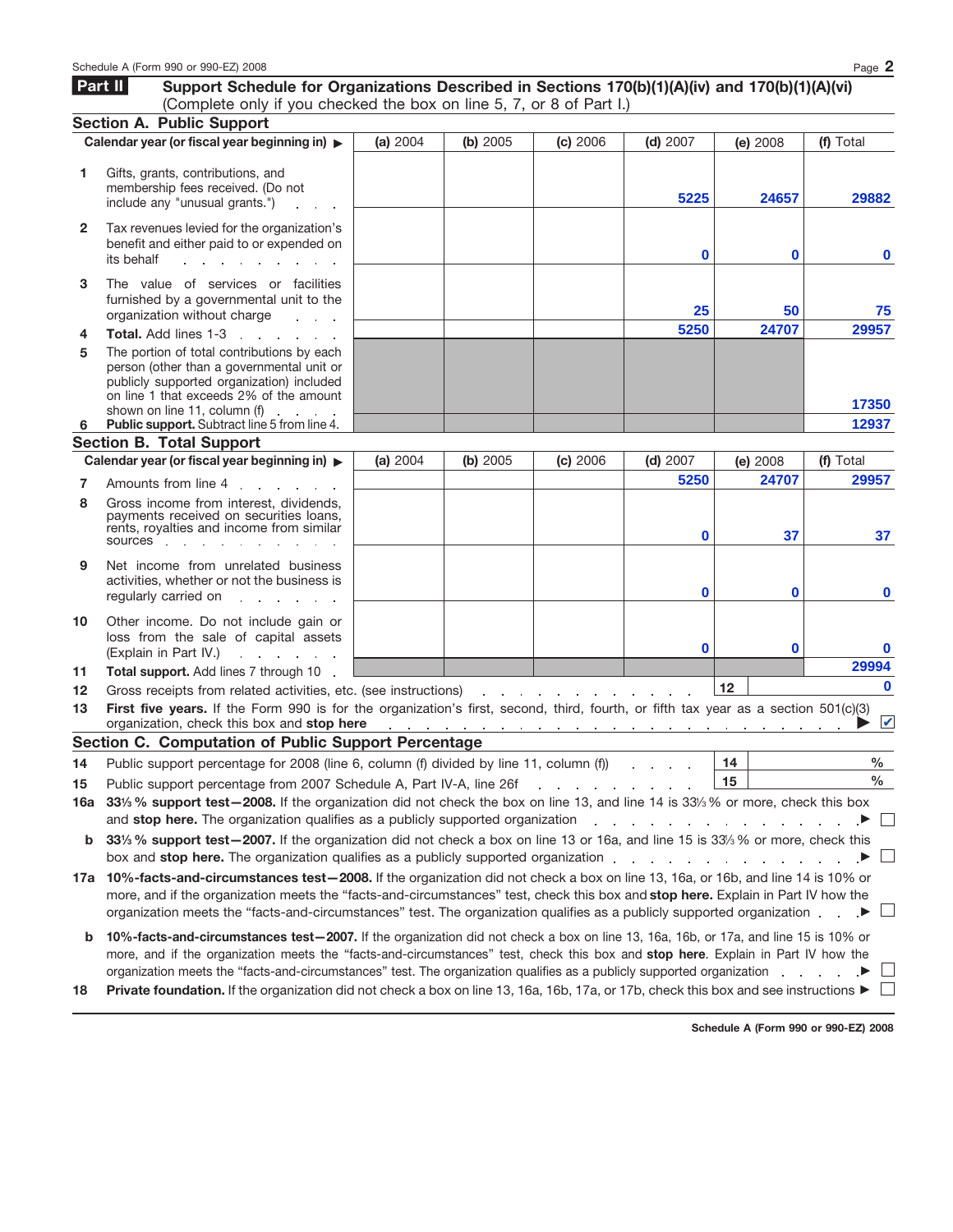|              | Schedule A (Form 990 or 990-EZ) 2008                                                                                                                                                                       |          |          |                                                                                 |                  |          | Page $3$     |
|--------------|------------------------------------------------------------------------------------------------------------------------------------------------------------------------------------------------------------|----------|----------|---------------------------------------------------------------------------------|------------------|----------|--------------|
|              | Part III<br>Support Schedule for Organizations Described in Section 509(a)(2)                                                                                                                              |          |          |                                                                                 |                  |          |              |
|              | (Complete only if you checked the box on line 9 of Part I.)                                                                                                                                                |          |          |                                                                                 |                  |          |              |
|              | <b>Section A. Public Support</b><br>Calendar year (or fiscal year beginning in)                                                                                                                            | (a) 2004 | (b) 2005 | (c) 2006                                                                        | $(d)$ 2007       | (e) 2008 | (f) Total    |
|              |                                                                                                                                                                                                            |          |          |                                                                                 |                  |          |              |
| 1            | Gifts,<br>contributions.<br>grants,<br>and<br>membership fees received. (Do not include<br>any "unusual grants.") example any subset of the same state of the state of the state of the state of the state |          |          |                                                                                 |                  |          |              |
| $\mathbf{2}$ | Gross receipts from admissions, merchandise<br>sold or services performed, or facilities<br>furnished in any activity that is related to the<br>organization's tax-exempt purpose                          |          |          |                                                                                 |                  |          |              |
| 3            | Gross receipts from activities that are not an<br>unrelated trade or business under section 513                                                                                                            |          |          |                                                                                 |                  |          |              |
| 4            | Tax revenues levied for the organization's<br>benefit and either paid to or expended on<br>its behalf<br>and a state of the state of the                                                                   |          |          |                                                                                 |                  |          |              |
| 5            | The value of services or facilities<br>furnished by a governmental unit to the<br>organization without charge<br><b>Contract Contract</b>                                                                  |          |          |                                                                                 |                  |          |              |
| 6            | Total. Add lines 1-5<br>and the state of the state of                                                                                                                                                      |          |          |                                                                                 |                  |          |              |
|              | 7a Amounts included on lines 1, 2, and 3<br>received from disqualified persons                                                                                                                             |          |          |                                                                                 |                  |          |              |
|              | <b>b</b> Amounts included on lines 2 and 3<br>received from other than disqualified<br>persons that exceed the greater of 1% of<br>the total of lines 9, 10c, 11, and 12 for the                           |          |          |                                                                                 |                  |          |              |
|              | Add lines 7a and 7b                                                                                                                                                                                        |          |          |                                                                                 |                  |          |              |
| 8            | Public support (Subtract line 7c from<br>line 6.)                                                                                                                                                          |          |          |                                                                                 |                  |          |              |
|              | and the companion of the companion of<br><b>Section B. Total Support</b>                                                                                                                                   |          |          |                                                                                 |                  |          |              |
|              | Calendar year (or fiscal year beginning in) >                                                                                                                                                              | (a) 2004 | (b) 2005 | (c) 2006                                                                        | $(d)$ 2007       | (e) 2008 | (f) Total    |
| 9            | Amounts from line 6<br>and the state of the state of                                                                                                                                                       |          |          |                                                                                 |                  |          |              |
|              | 10a Gross income from interest, dividends,<br>payments received on securities loans,<br>rents, royalties and income from similar<br>sources in the sources                                                 |          |          |                                                                                 |                  |          |              |
|              | <b>b</b> Unrelated business taxable income (less<br>section 511 taxes) from businesses<br>acquired after June 30, 1975                                                                                     |          |          |                                                                                 |                  |          |              |
| C            | Add lines 10a and 10b                                                                                                                                                                                      |          |          |                                                                                 |                  |          |              |
| 11           | Net income from unrelated business<br>activities not included in line 10b,<br>whether or not the business is regularly<br>carried on                                                                       |          |          |                                                                                 |                  |          |              |
| 12           | Other income. Do not include gain or<br>loss from the sale of capital assets<br>(Explain in Part IV.)<br>and a strategic and a                                                                             |          |          |                                                                                 |                  |          |              |
| 13           | Total support. (Add lines 9, 10c, 11,<br>and $12.$ $\ldots$ $\ldots$ $\ldots$                                                                                                                              |          |          |                                                                                 |                  |          |              |
| 14           | First five years. If the Form 990 is for the organization's first, second, third, fourth, or fifth tax year as a section 501(c)(3)<br>organization, check this box and stop here                           |          |          | the contract of the contract of the contract of the contract of the contract of |                  |          |              |
|              | Section C. Computation of Public Support Percentage                                                                                                                                                        |          |          |                                                                                 |                  |          |              |
| 15<br>16     | Public support percentage for 2008 (line 8, column (f) divided by line 13, column (f)<br>Public support percentage from 2007 Schedule A, Part IV-A, line 27g                                               |          |          |                                                                                 |                  | 15<br>16 | $\%$<br>$\%$ |
|              | Section D. Computation of Investment Income Percentage                                                                                                                                                     |          |          |                                                                                 |                  |          | %            |
| 17           | 17<br>Investment income percentage for 2008 (line 10c, column (f) divided by line 13, column (f)).<br>18<br>Investment income percentage from 2007 Schedule A, Part IV-A, line 27h                         |          |          |                                                                                 |                  |          |              |
| 18           | 19a 331/ <sub>3</sub> % support tests - 2008. If the organization did not check the box on line 14, and line 15 is more than 33 <sup>1/3</sup> %, and line                                                 |          |          |                                                                                 | and a strain and |          | $\%$         |
|              | 17 is not more than 331/3 %, check this box and stop here. The organization qualifies as a publicly supported organization ►                                                                               |          |          |                                                                                 |                  |          |              |
|              | 331/ <sub>8/2</sub> eupport tests _2007 If the craspization did not check a box on line 14 or line 10a, and line 16 is more than 331/8/ <sub>2</sub> and                                                   |          |          |                                                                                 |                  |          |              |

**331⁄3 % support tests—2007.** If the organization did not check a box on line 14 or line 19a, and line 16 is more than 331⁄3 %, and line 18 is not more than 33¼%, check this box and stop here. The organization qualifies as a publicly supported organization ▶ **b**

**20** Private foundation. If the organization did not check a box on line 14, 19a, or 19b, check this box and see instructions ▶ □